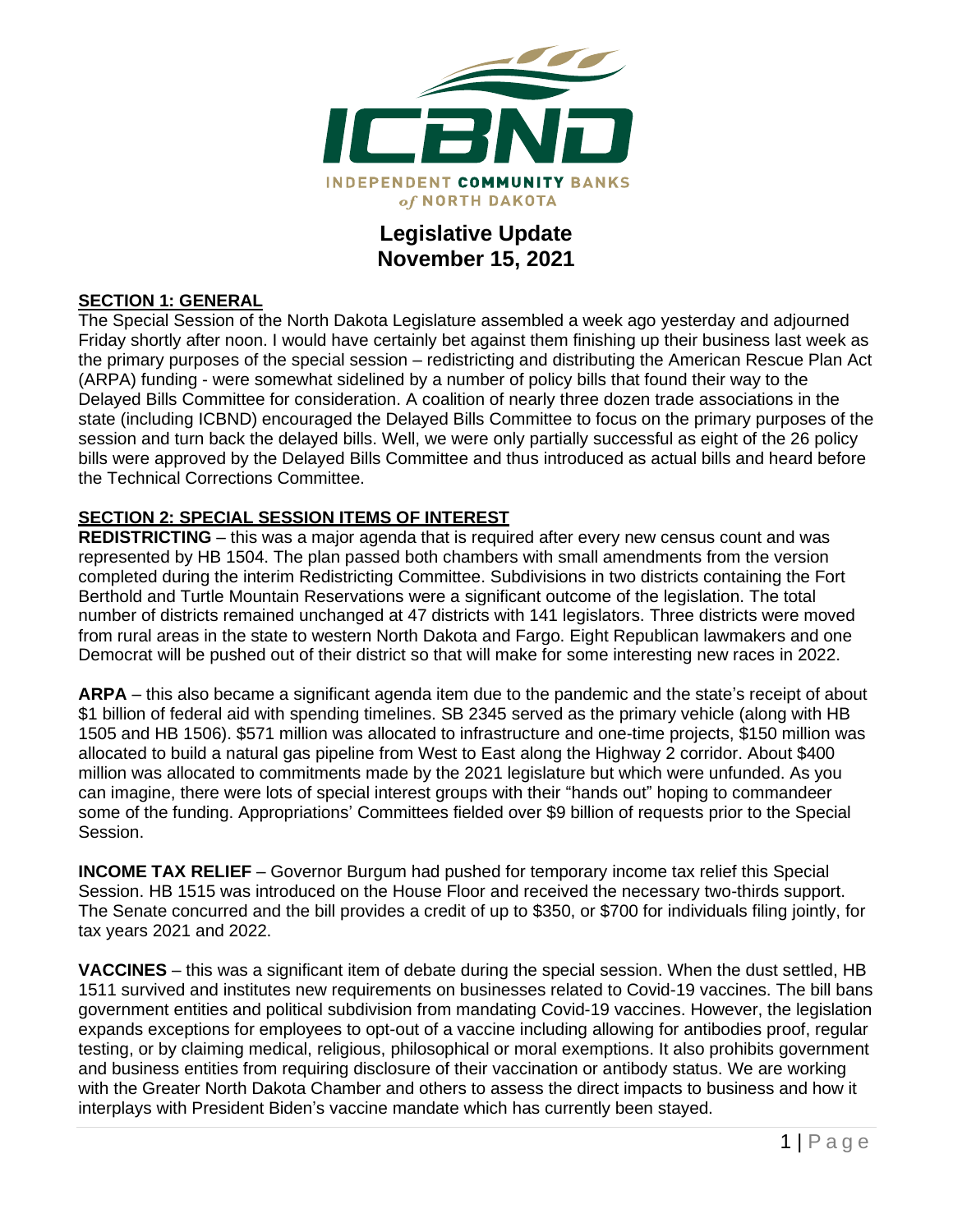LEGACY AND BUDGET STABILIZATION ADVISORY BOARD – if you recall, a bill was passed (HB 1425) during the 2021 Regular Session that allocated a portion of the Legacy Fund be invested in or through entities with a presence in North Dakota. HB 1412 adds members to the Legacy and Budget Stabilization Advisory Board that hopefully ensures that needed guidelines are completed that would allow access to these funds. No such guidance exists today unfortunately.

And last but not least, a turkey named Ben was pardoned by Governor Burgum yesterday. So, there's that. Happy Holidays to Ben and to you all!

Sincerely,

Bany D. Haugen

*Barry D. Haugen [barryh@icbnd.com](mailto:barryh@icbnd.com) cell: 701.955.4308 office: 701.258.7121*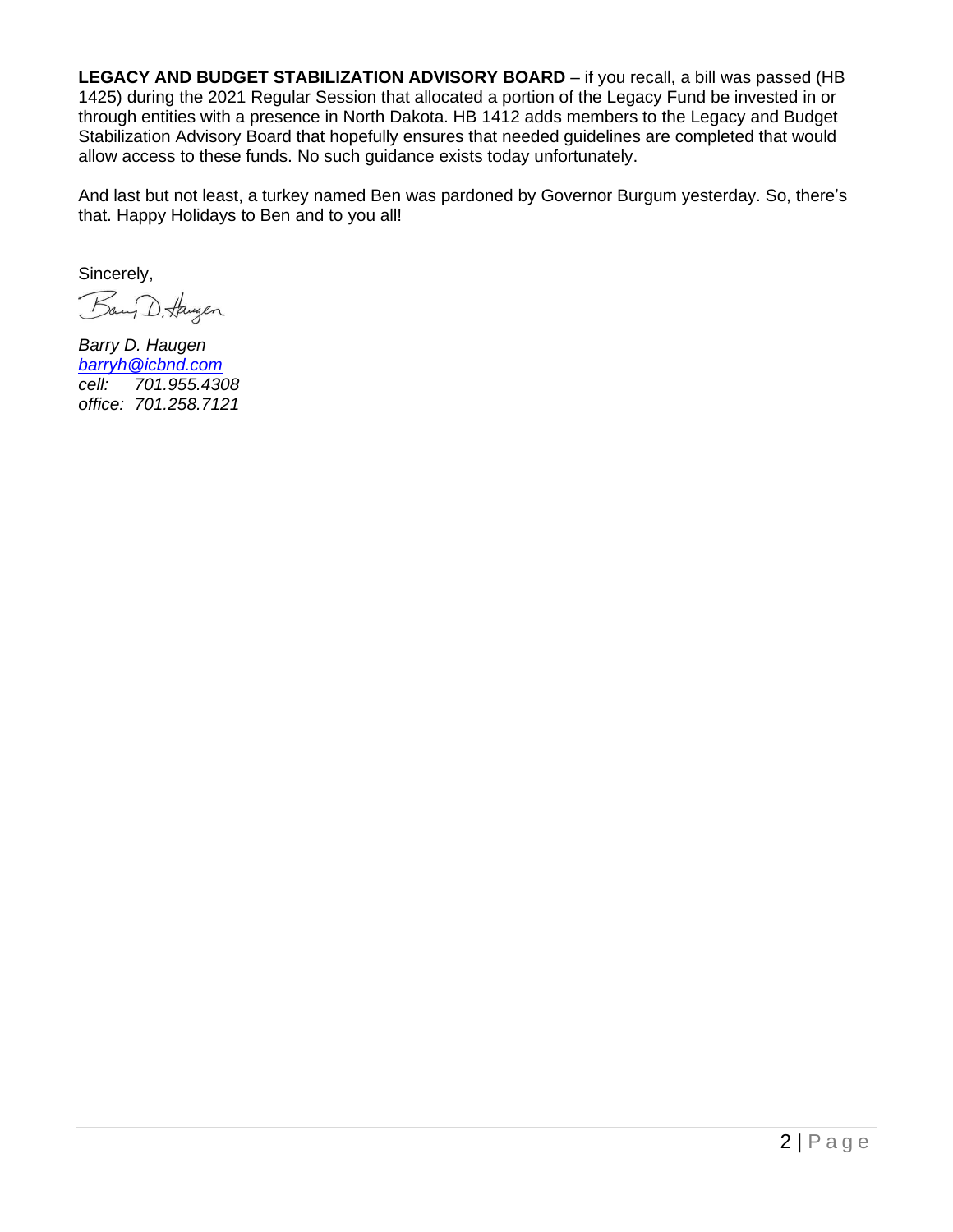

## **ICBND BILL TRACKING LIST**

| <b>Bill</b>    | <b>Status</b>                                                                                                                                                                                                       | <b>Title</b>                                                                                                                                                                                                                                                                                                                                                                         |
|----------------|---------------------------------------------------------------------------------------------------------------------------------------------------------------------------------------------------------------------|--------------------------------------------------------------------------------------------------------------------------------------------------------------------------------------------------------------------------------------------------------------------------------------------------------------------------------------------------------------------------------------|
| HB 1504        | House: PASSED<br>Senate: PASSED<br>11/11 H Signed by Speaker<br>11/11 H Sent to Governor                                                                                                                            | Relating to legislative redistricting and staggering of terms of members of<br>the legislative assembly; to repeal sections 54-03-01.12 and 54-03-01.13<br>of the North Dakota Century Code, relating to legislative districts and<br>staggering of terms of members of the legislative assembly; to provide a<br>statement of legislative intent; and to provide an effective date. |
| HB 1505        | House: PASSED<br>Senate: PASSED<br>11/11 H Concurred<br>11/11 H Second reading, passed,<br>yeas 83 nays 10                                                                                                          | Relating to the federal coronavirus capital projects fund and federal state<br>fiscal recovery fund; to identify department of transportation funding<br>sources; to provide an appropriation; to provide for a transfer; to provide<br>for a report; and to provide an effective date.                                                                                              |
| HB 1506        | House: PASSED<br>Senate: PASSED<br>11/11 H Concurred<br>11/11 H Second reading, passed,<br>yeas 82 nays 11                                                                                                          | Relating to the beyond visual line of sight unmanned aircraft system<br>program; to provide an exemption; to provide for a report; and to provide<br>an effective date.                                                                                                                                                                                                              |
| <b>HB 1507</b> | House: PASSED<br>Senate: PASSED<br>11/11 H Signed by Speaker<br>11/11 H Sent to Governor                                                                                                                            | Relating to the duties of the superintendent of public instruction to report<br>to the legislative management regarding contemplated curriculum in<br>computer science and cybersecurity; and to provide an effective date.                                                                                                                                                          |
| HB 1508        | House: PASSED<br>Senate: INTRODUCED<br>11/11 S Introduced, first reading,<br>referred Joint Technical Corrections<br>Committee<br>11/11 S Reported back amended,<br>do pass, amendment placed on<br>calendar 12 4 0 | Relating to prohibiting the teaching of critical race theory in public<br>schools; and to provide an effective date.                                                                                                                                                                                                                                                                 |
| HB 1509        | House: PASSED<br>Senate: INTRODUCED<br>11/11 S Introduced, first reading,<br>referred Joint Technical Corrections<br>Committee<br>11/11 S Reported back amended,<br>do pass, amendment placed on<br>calendar 1600   | Relating to charitable gaming tax; to provide for retroactive application;<br>and to provide an effective date.                                                                                                                                                                                                                                                                      |
| HB 1510        | House: DEFEATED<br>11/11 H Reported back, do not<br>pass, placed on calendar 16 0 0<br>11/11 H Second reading, failed to<br>pass, yeas 38 nays 54                                                                   | Relating to discrimination based on vaccination status or possession of<br>an immunity passport; to amend and reenact section 23-07-17.1 of the<br>North Dakota Century Code, relating to childhood immunizations; and to<br>provide an effective date.                                                                                                                              |
| HB 1511        | House: PASSED<br>Senate: INTRODUCED<br>11/11 S Received from House<br>11/11 S Introduced, first reading,                                                                                                            | Relating to employer-required COVID-19 vaccinations; to amend and<br>reenact sections 23-01-05.3 and 23-12-20 of the North Dakota Century<br>Code, relating to vaccine passports and limitations on requiring<br>documentation of COVID-19 vaccinations, antibodies, and post-                                                                                                       |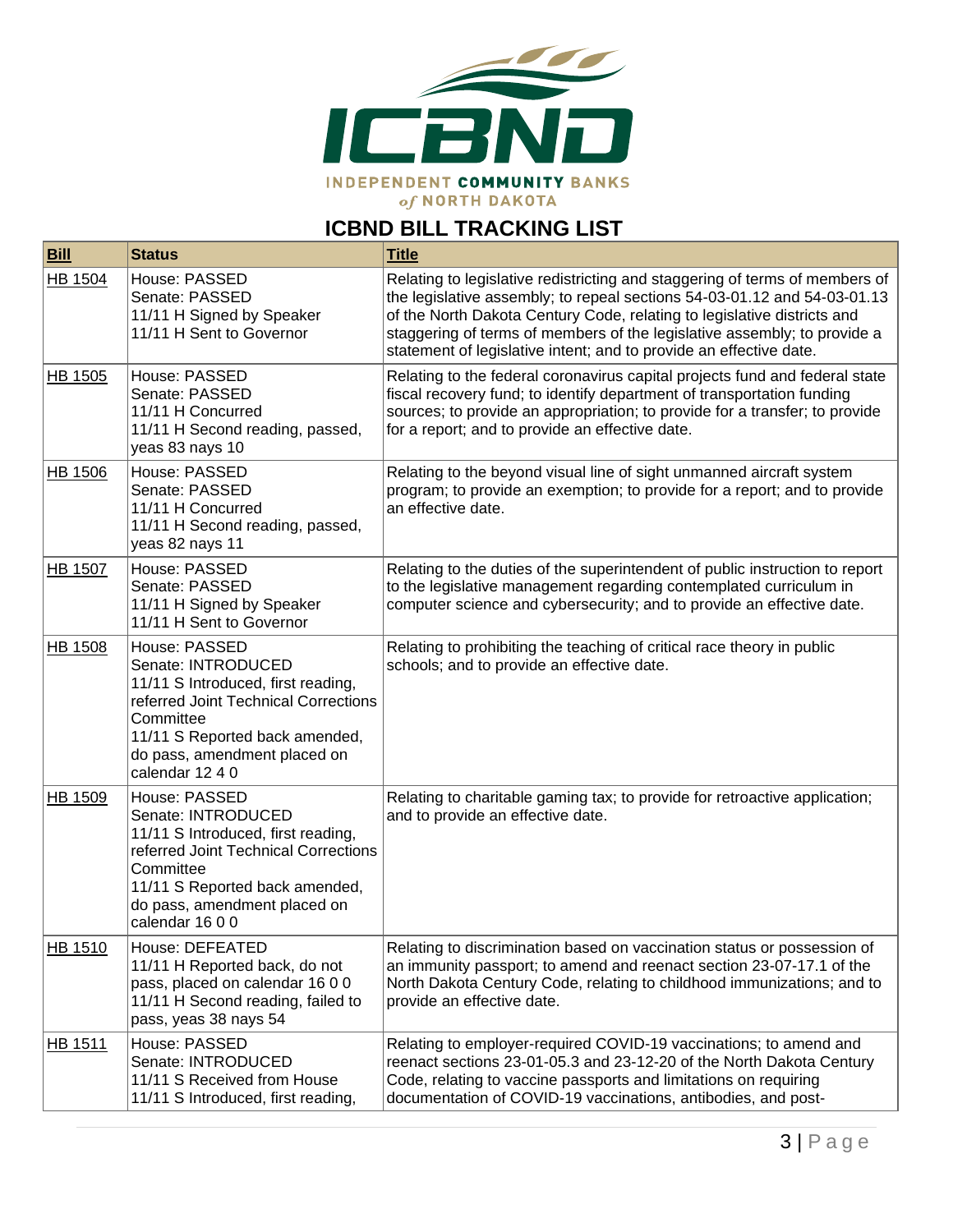|                | Committee                                                                                                                                                                                                           | referred Joint Technical Corrections   transmission recovery status; to repeal section 23-12-20 of the North<br>Dakota Century Code and section 2 of this Act, relating to limitations on<br>requiring documentation of COVID-19 vaccinations, antibodies, and post-<br>transmission recovery status and employer-required COVID-19<br>vaccinations; and to provide an effective date.                                                                                                                                                                                                                                                                                                                                                                                                                                                            |
|----------------|---------------------------------------------------------------------------------------------------------------------------------------------------------------------------------------------------------------------|---------------------------------------------------------------------------------------------------------------------------------------------------------------------------------------------------------------------------------------------------------------------------------------------------------------------------------------------------------------------------------------------------------------------------------------------------------------------------------------------------------------------------------------------------------------------------------------------------------------------------------------------------------------------------------------------------------------------------------------------------------------------------------------------------------------------------------------------------|
| <b>HB 1512</b> | House: PASSED<br>Senate: INTRODUCED<br>11/11 S Rereferred to Joint<br><b>Technical Corrections</b><br>11/11 S Reported back amended,<br>do pass, amendment placed on<br>calendar 16 0 0                             | Relating to the legacy and budget stabilization fund advisory board; to<br>provide for the selection of a chairman; and to provide for an effective<br>date.                                                                                                                                                                                                                                                                                                                                                                                                                                                                                                                                                                                                                                                                                      |
| HB 1513        | House: PASSED<br>Senate: PASSED<br>11/11 H Signed by Speaker<br>11/11 H Sent to Governor                                                                                                                            | Relating to district party organization; to amend and reenact section 16.1-<br>03-17 of the North Dakota Century Code, relating to political party<br>reorganization after redistricting; and to provide an effective date.                                                                                                                                                                                                                                                                                                                                                                                                                                                                                                                                                                                                                       |
| <b>HB 1514</b> | House: PASSED<br>Senate: INTRODUCED<br>11/11 S Introduced, first reading,<br>referred Joint Technical Corrections<br>Committee<br>11/11 S Reported back amended,<br>do pass, amendment placed on<br>calendar 13 3 0 | Relating to disciplinary actions by the board of nursing, board of<br>pharmacy, and board of medicine; and to provide an effective date.                                                                                                                                                                                                                                                                                                                                                                                                                                                                                                                                                                                                                                                                                                          |
| <b>HB 1515</b> | House: PASSED<br>Senate: INTRODUCED<br>11/11 S Introduced, first reading,<br>referred Joint Technical Corrections<br>Committee<br>11/11 S Reported back amended,<br>without recommendation 16 0 0                   | Relating to an individual income tax credit; to provide an effective date;<br>and to provide an expiration date.                                                                                                                                                                                                                                                                                                                                                                                                                                                                                                                                                                                                                                                                                                                                  |
| HB 1516        | House: WITHDRAWN<br>11/10 H Request return from<br>committee<br>11/10 H Withdrawn from further<br>consideration                                                                                                     | Relating to the marriage penalty credit and an income tax exclusion for<br>social security benefits; and to provide an effective date.                                                                                                                                                                                                                                                                                                                                                                                                                                                                                                                                                                                                                                                                                                            |
| SB 2345        | Senate: INTRODUCED<br>House: PASSED<br>amended, yeas 79 nays 14<br>11/11 S Returned to Senate (12)                                                                                                                  | Relating to records and cooperative agreements to provide services to<br>juveniles adjudicated in tribal court and the water projects stabilization<br>11/11 H Second reading, passed as fund; to amend and reenact subsection 1 of section 21-10-06 and section<br>27-20.2-21 of the North Dakota Century Code and section 3 of chapter 20<br>of the 2021 Session Laws, relating to funds invested by the state<br>investment board, the inspection of juvenile court files, and the<br>appropriation of additional amounts to the state water commission; to<br>provide appropriations to various state agencies; to provide for a transfer;<br>to provide for a report; to provide a limitation; to provide a statement of<br>legislative intent; to provide an exemption; to provide an effective date;<br>and to provide an expiration date. |
| SB 2346        | Senate: PASSED<br>House: PASSED<br>11/11 S Signed by President<br>11/11 S Sent to Governor                                                                                                                          | AN ACT to authorize the department of public instruction to withhold state<br>school aid for information technology project upgrades to the state<br>automated reporting system and the statewide longitudinal data system;<br>to provide a statement of legislative intent; and to provide an effective<br>date.                                                                                                                                                                                                                                                                                                                                                                                                                                                                                                                                 |
| SB 2347        | Senate: PASSED<br>House: PASSED                                                                                                                                                                                     | Relating to printing legislative materials; and to provide an effective date.                                                                                                                                                                                                                                                                                                                                                                                                                                                                                                                                                                                                                                                                                                                                                                     |